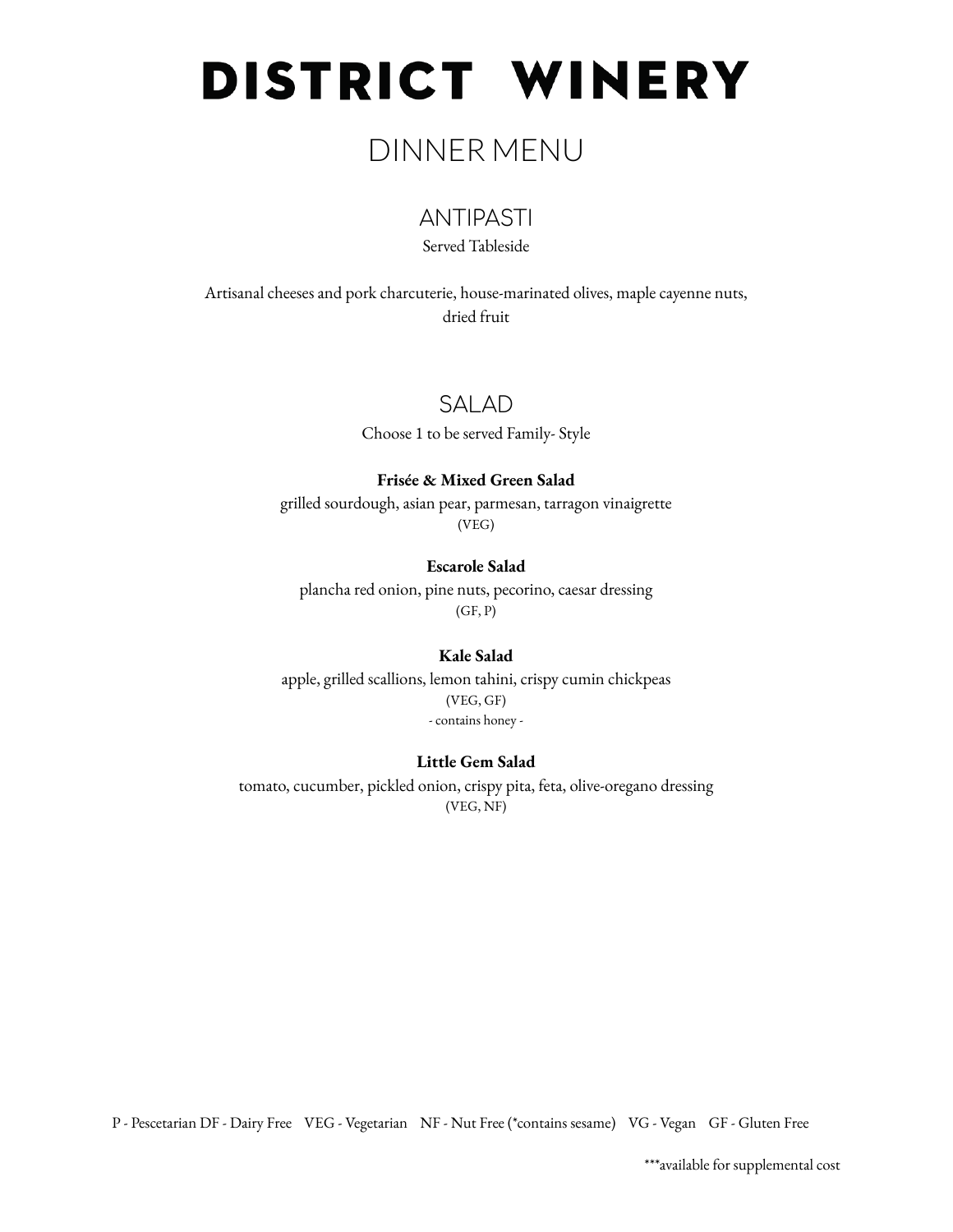### DINNER

Choose 2 Entrées & 2 Sides Served Family-Style

### ENTRÉES

**Seared Salmon** lemon beurre blanc sauce (P)

### **Icelandic Crusted Cod**

herbed panko, carrot-mustard butter sauce, parsley (P, NF)

### **Roasted Chicken**

spiced citrus brine, coriander-thyme jus, preserved lemon (GF, DF, NF)

### **Buttermilk Fried Chicken**

soy glaze, herbs, kaffir lime leaf (NF\*)

**Cauliflower Shawarma** hummus, tahini sauce (VG, GF, NF)

### **Grilled Hanger Steak**

peppercorn jus, grilled scallions (GF, DF, NF)

### **Grilled Rack of Lamb\*\*\***

date tamarind glaze, spiced carrot jus (GF, DF, NF)

### **Filet Mignon\*\*\***

mojo sauce (GF, DF, NF)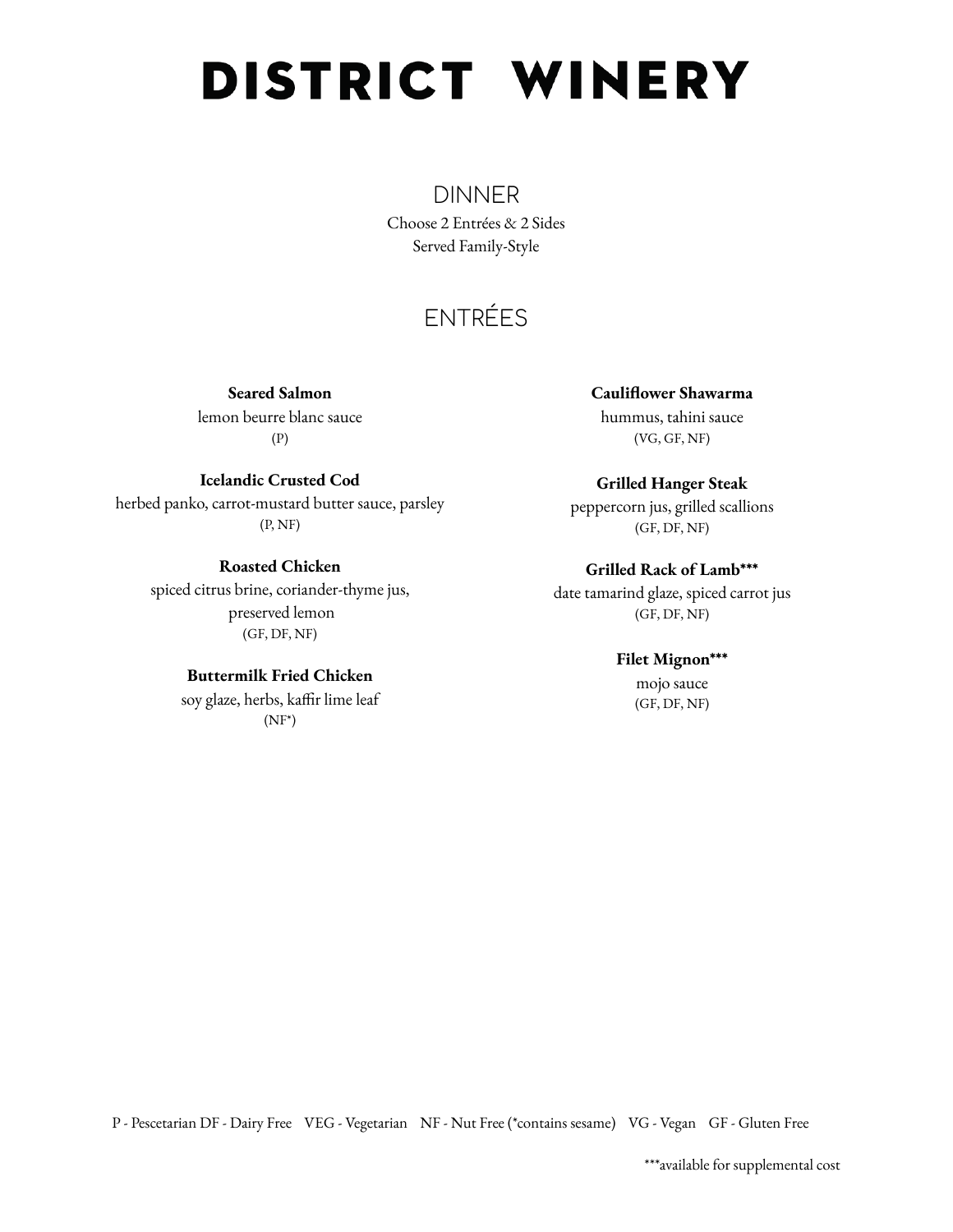SIDES

Choose 2

### **Green Beans**

teriyaki, sesame seeds, miso aioli (VG, NF\*)

### **Tarragon Potatoes**

cider vinegar (GF, VG, NF)

### **Macaroni & Cheese**

cheddar béchamel, breadcrumbs, shaved parmesan (VEG, NF)

### **Grilled Seasonal Vegetables**

extra virgin olive oil, sea salt (VG, GF, NF)

### **Roasted Tri-Colored Carrots**

orange harissa reduction, yogurt (VEG, GF, NF)

### **Grilled Asparagus**

parmesan, extra virgin olive oil, sea salt (VEG, GF, NF)

### **Horseradish Smashed Potatoes**

roasted garlic (VEG, GF, NF)

### **Crispy Brussels Sprouts**

rosemary, honey, pumpkin seed brittle (VEG, GF, NF)